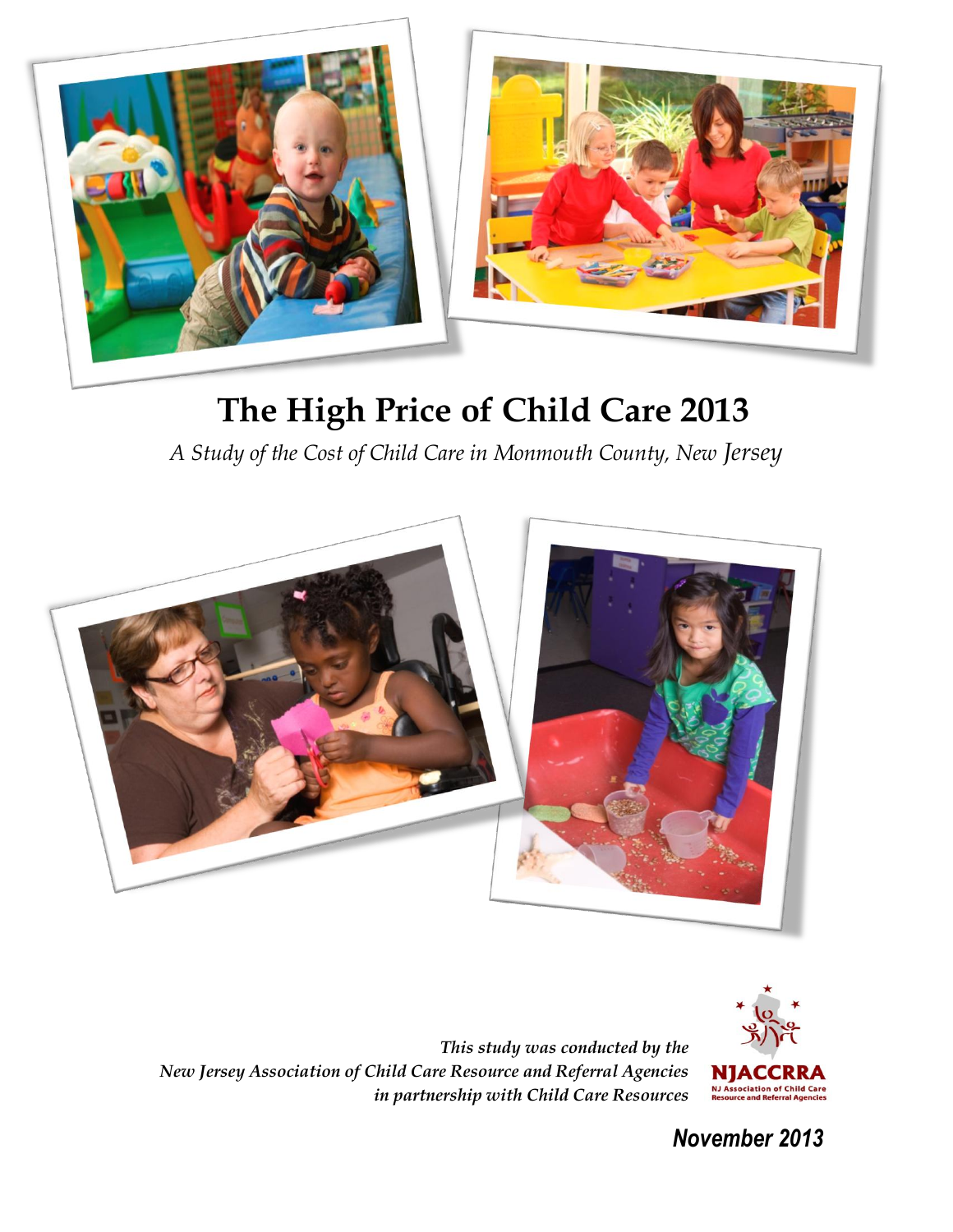#### **The New Jersey Association of Child Care Resource and Referral Agencies**

The New Jersey Association of Child Care Resource and Referral Agencies (NJACCRRA), New Jersey's network of child care resource and referral agencies (CCR&Rs), was incorporated in 1998. NJACCRRA's mission is to promote a universally accessible, affordable, and high-quality system of early care and education that is responsive to parental choice. As the leading voice in child care issues and trends in New Jersey, NJACCRRA seeks to positively impact early care and education policy, funding, and service integration through a variety of activities including professional development, advocacy, data collection, and information dissemination.

#### **Child Care Resources**

Established in 1995, Child Care Resources is a not-for-profit agency that invests in Monmouth County's children by empowering parents to make informed child care choices and providing quality resources and education to child care professionals. Child Care Resources believes that all families deserve access to high quality, affordable child care, that is safe, healthy, and provides a stimulating environment to grow and learn.

As the county's designated child care resource and referral agency, Child Care Resources (CCR) provides services to families, child care professionals and the community. For parents, CCR offers counseling and guidelines for choosing quality child care, free referrals to child care programs, financial assistance with child care costs for eligible families, parent workshops, and a lending library. For child care professionals, CCR offers educational workshops, on-site training and technical assistance, resources and guidance with starting or expanding a child care program, and a lending library. For the community, CCR provides supply and demand data, information on child care issues and trends and consultation to employers.

PO Box 55816 3301 C Route 66 Trenton, NJ 08638-6816 Neptune, NJ 07754 Fax: 866-401-3632 Fax: (732) 918-9902 [www.njaccrra.org](http://www.njaccrra.org/) www.ccrnj.org

#### **NJACCRRA Child Care Resources**

E-mail: [info@njaccrra.org](mailto:info@njaccrra.org) Phone: (732) 918-9901 ext. 114

This material is based upon work supported by the Department of Human Services, State of New Jersey under the CCR&R contracts FY13. Any opinions and conclusions or recommendations expressed in this publication are those of the author(s) and do not necessarily reflect the official opinion of the State of New Jersey or Department of Human Services.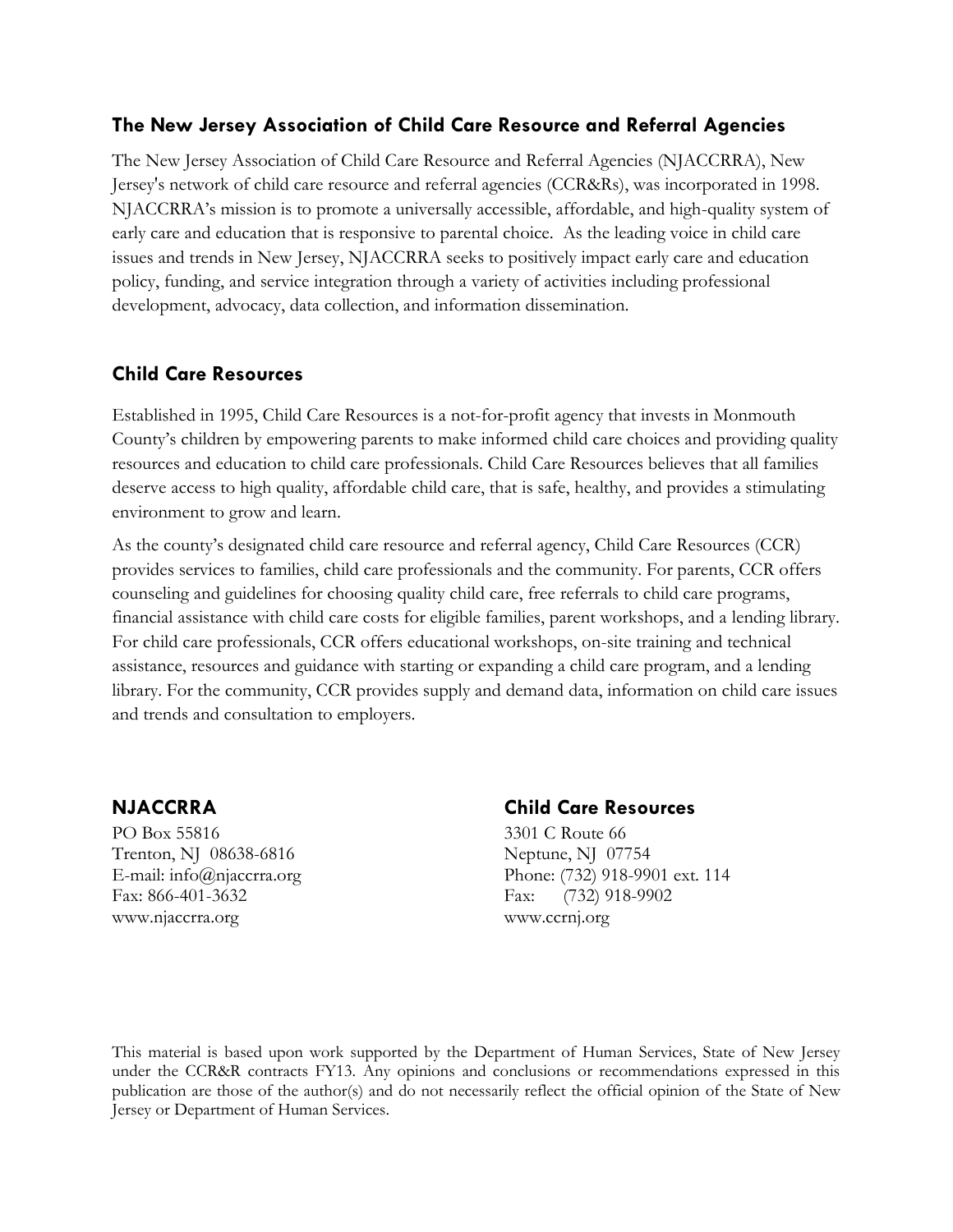#### **The High Price of Child Care:**

#### *A Study Profiling the Cost of Care Within Licensed Centers in Monmouth County, New Jersey*

 In May 2013, the New Jersey Association of Child Care Resource and Referral Agencies (NJACCRRA), New Jersey's network of child care resource and referral agencies (CCR&Rs), conducted an analysis of the cost of child care provided through licensed center-based programs and registered family child care homes throughout the state. The resulting report documented the average cost of child care for each municipality so that an account of New Jersey's overall child care fee structure, broken down by county, could be established. In addition, the child care market rate for each county was also calculated.

 The following county profile contains charts and graphs that offer a snapshot of the cost of child care in Monmouth County by municipality. The data used in the analysis was obtained through the CCR&R database known as NACCRRAware which captures and stores data on child care indicators. All providers in the county are entered into the local CCR&R database; data is updated annually or whenever a provider notifies the CCR&Rs of changes in rates or other information. Data was extracted by the CCR&R to average the child care rate in each municipality. All rates provided in this report reflect May 2013 data, which are generally considered the rates for the 2012-2013 academic year.

 A total of 123 child care centers and 69 family child care providers from 44 municipalities in Monmouth County participated in this study. Please note that the variance in the number of centers located within each municipality could affect the comparability of the average rate from one municipality to another. For example, one town in a highly populated community may have up to 15 centers providing child care at varying high and low rates. The average of this town's child care rates is not necessarily comparable to another community where there is only one center providing care. Just as the affordability of care varies throughout the state, the availability of care tends to fluctuate as well.

 The municipal rates indicated in the report are the average weekly rates for child care within each community. The charts are broken down by each municipality where child care rates were reported and are separated by each age group of children. The county report also contains information on county-level community indicators obtained from the US Census. This data was used to offer a general comparison of how a family's median household income would be expended on child care costs as compared to other household costs (including housing). The 2012 *American Community Survey*, prepared by the U.S. Bureau of the Census, was the source for all income and housing costs used in these charts.

 In 2013, there were a total of 233 licensed child care centers in Monmouth County providing 18,553 child care slots and 106 registered family child care homes providing 530 slots. During 2012, Child Care Resources, the local child care resource and referral agency for Monmouth County, received 12,036 requests for child care including 1,623 requests for infant/toddler care, 782 requests for preschool-age care, and 818 requests for school-age care. A total of 36 requests received were for special needs care. Of the requests received, 3,327 were for full-time care and 97 for part-time care. A total of 18 requests were for non-traditional hour care.

 In Monmouth County, the average weekly price of center-based care for an infant was \$235 and \$187 for a fouryear old. For New Jersey, the average weekly price of center-based care for an infant was \$222 and \$184 for a fouryear-old. The average weekly price of family child care for an infant was \$154 and \$138 for a four-year old. For New Jersey, the average weekly price of family child care for an infant was \$167 and \$150 for a four-year-old.

 The market rate for center-based care in Monmouth County was \$278 for infant care; \$226 for a four-year-old. The market rate for family child care was \$175 for infant care; \$155 for a four-year-old. The market rate is the  $75<sup>th</sup>$ percentile of full time rates charged by licensed child care providers in the market area. One quarter of the providers in the market area charge more than the "market rate" and three quarters charge less. The "market rate" represents the amount a family will need to be financially able to enroll their child in three out of four providers in the market area.

**For a copy of the complete New Jersey report, please visit [www.njaccrra.org.](http://www.njaccrra.org/)**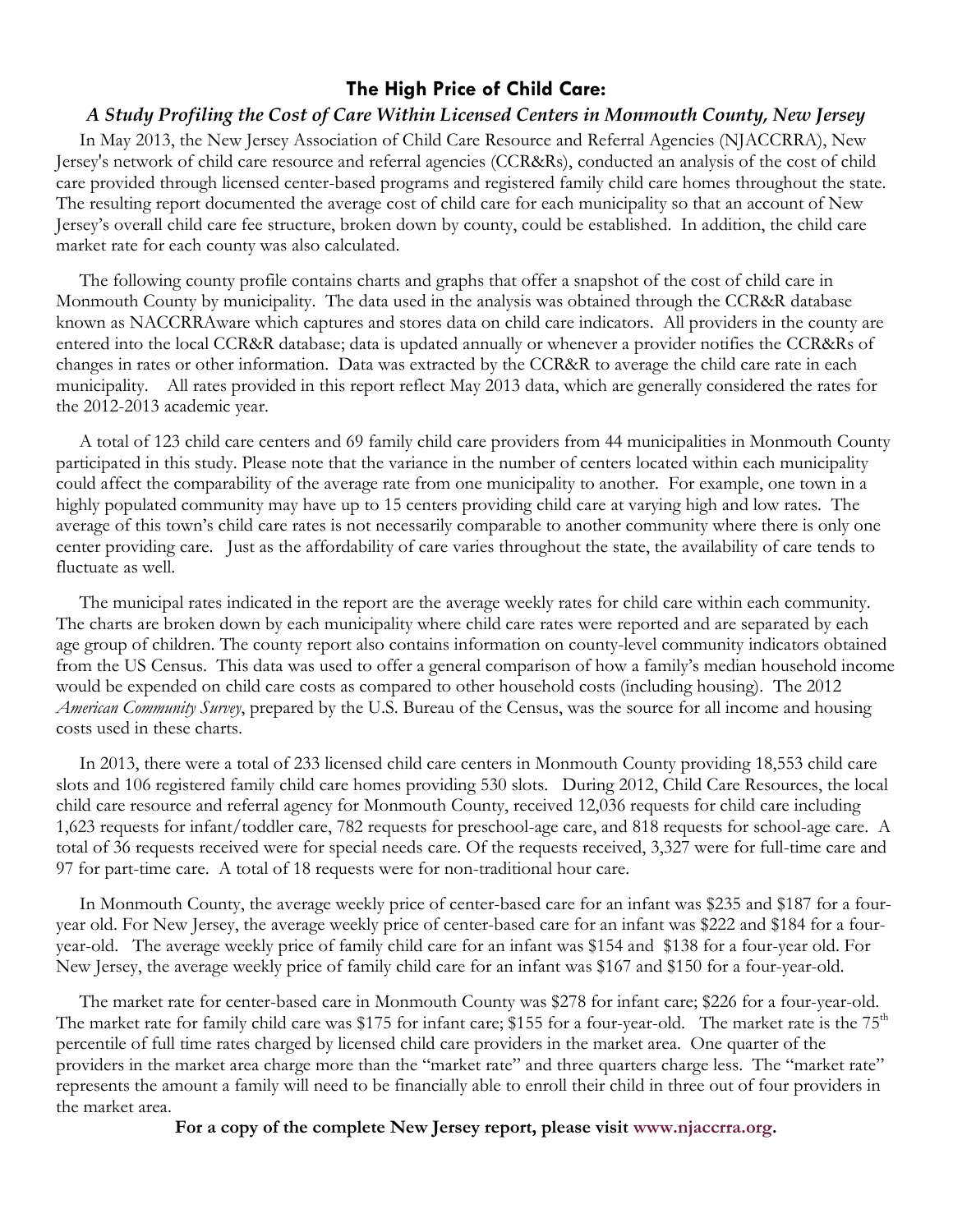| 2013 Average Annual Costs for Center-based Child Care |                                   |                                     |                                       |                                              |  |  |
|-------------------------------------------------------|-----------------------------------|-------------------------------------|---------------------------------------|----------------------------------------------|--|--|
|                                                       | <b>Infants</b><br>$0 - 18$ months | <b>Toddlers</b><br>$19 - 30$ months | <b>Pre-School</b><br>Ages 2.5-5 Years | <b>School-Age Care*</b><br>(After Care Only) |  |  |
| <b>Monmouth County</b>                                | \$12,220                          | \$11,336                            | \$9,724                               | \$4,945                                      |  |  |
| <b>State of New Jersey</b>                            | \$11,534                          | \$10,722                            | \$9,546                               | \$3,475                                      |  |  |

 **\*Annual cost for school-age child care is based on 43 weeks per year.**

#### **2013 Weekly Rates for Center Based Care**

| <b>Monmouth County</b>          | <b>Infants</b><br>$0 - 18$ months | <b>Toddlers</b><br>19 - 30 months | <b>Pre-School</b><br>Ages 2.5-5 Years | <b>School-Age Care</b><br>(After Care Only) |
|---------------------------------|-----------------------------------|-----------------------------------|---------------------------------------|---------------------------------------------|
| <b>Highest Reported Rate</b>    | \$334.00                          | \$306.00                          | \$276.00                              | \$187.00                                    |
| <b>Lowest Reported Rate</b>     | \$140.00                          | \$92.00                           | \$65.00                               | \$65.00                                     |
| <b>Average Weekly Rate</b>      | \$235.00                          | \$218.00                          | \$187.00                              | \$115.00                                    |
| <b>Average Weekly Rate NJ</b>   | \$222.00                          | \$206.00                          | \$184.00                              | \$81.00                                     |
| <b>Median Weekly Rate</b>       | \$230.00                          | \$220.00                          | \$194.00                              | \$107.00                                    |
| <b>Median Weekly Rate in NJ</b> | \$218.00                          | \$201.00                          | \$179.00                              | \$78.00                                     |
| # Municipalities Reporting      | 32                                | 36                                | 42                                    | 11                                          |
| # of Providers Reporting        | 82                                | 88                                | 119                                   | 24                                          |

The *mean* is the average of provider rates; when there are some extreme values, either very low or very high, the average will not be as typical of the overall distribution as the median. The *median* rate is the exact midpoint dividing the distribution in half or in other words it represents the 50th percentile. Half of the reported rates fall below the median and half are above the median rate.

#### **Cost of Child Care in a Licensed Center in Monmouth County as a Percentage of Income**

|                                            | <b>Female-headed Household Income</b>    |                                      |                                                   | <b>Median 2 Parent Family</b><br><b>Household Income</b> |                                             |                                                           |
|--------------------------------------------|------------------------------------------|--------------------------------------|---------------------------------------------------|----------------------------------------------------------|---------------------------------------------|-----------------------------------------------------------|
|                                            | Annual<br><b>Median</b><br><b>Income</b> | Care as a<br>Percentage<br>of Income | Affordability<br>Ranking<br>(Least to<br>$Most)*$ | Annual<br><b>Median</b><br><b>Income</b>                 | Care as a<br><b>Percentage</b><br>of Income | <b>Affordability</b><br>Ranking<br>(Least to<br>Most) $*$ |
| <b>Center Based Care for an Infant</b>     | \$32,363                                 | 37.75%                               | 11                                                | \$103,445                                                | 11.81%                                      | 18                                                        |
| <b>Center Based Care for a Preschooler</b> | \$32,363                                 | $30.04\%$                            | 13                                                | \$103,445                                                | 9.40%                                       | 19                                                        |

**\*The Affordability Ranking ranks each county in New Jersey from the least to most affordable for child care based on percentage of median income.**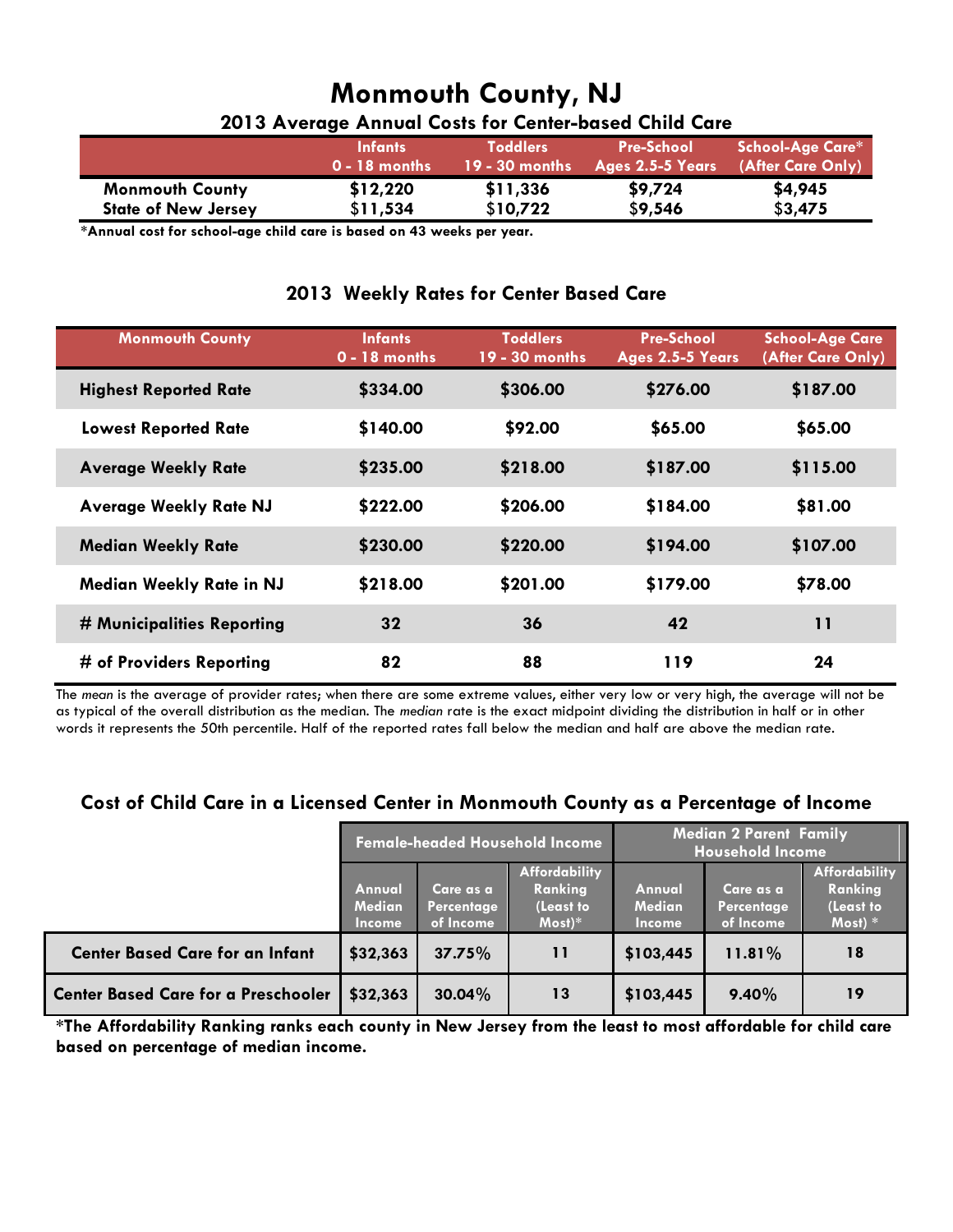| 2013 Average Weekly Rates for Center Based Care by Municipality |  |  |  |  |
|-----------------------------------------------------------------|--|--|--|--|
|                                                                 |  |  |  |  |

|                           | <b>Infants</b><br>$0 - 18$ months | <b>Toddlers</b><br>19 - 30 months | <b>Pre-School</b><br>Ages 2.5-5 Years | <b>School-Age Care</b><br>(After Care Only) |
|---------------------------|-----------------------------------|-----------------------------------|---------------------------------------|---------------------------------------------|
| <b>Municipality</b>       |                                   |                                   |                                       |                                             |
| Aberdeen                  | 271                               | 260                               | 244                                   | 162                                         |
| Allentown                 | 310                               | 290                               | 275                                   |                                             |
| <b>Asbury Park</b>        | 153                               | 146                               | 139                                   | 70                                          |
| <b>Atlantic Highlands</b> | 228                               | 228                               | 162                                   |                                             |
| <b>Belford</b>            | 251                               | 242                               | 233                                   |                                             |
| Clarksburg                | 290                               | 273                               | 249                                   | 187                                         |
| Eatontown                 | 282                               | 257                               | 238                                   | 133                                         |
| Englishtown               |                                   |                                   | 117                                   |                                             |
| Fair Haven                | 181                               | 181                               | 112                                   |                                             |
| Farmingdale               |                                   | 180                               | 145                                   |                                             |
| Freehold                  | 251                               | 232                               | 212                                   | 101                                         |
| Hazlet                    | 247                               | 189                               | 161                                   |                                             |
| Highlands                 | 250                               | 225                               | 225                                   |                                             |
| Holmdel                   | 261                               | 244                               | 225                                   |                                             |
| Howell                    | 221                               | 206                               | 178                                   | 140                                         |
| Keansburg                 | 165                               | 150                               | 150                                   |                                             |
| Keyport                   | 187                               | 150                               | 146                                   |                                             |
| Lincroft                  | 239                               | 226                               | 203                                   |                                             |
| Little Silver             |                                   |                                   | 67                                    |                                             |
| Long Branch               |                                   | 194                               | 177                                   |                                             |
| Manalapan                 | 220                               | 198                               | 225                                   | 143                                         |
| Marlboro                  | 299                               | 286                               | 167                                   |                                             |
| Matawan                   | 242                               | 225                               | 215                                   |                                             |
| Middletown                | 224                               | 212                               | 182                                   |                                             |
| Millstone                 | 313                               | 301                               | 254                                   |                                             |
| Morganville               | 270                               | 252                               | 242                                   |                                             |
| Neptune                   | 197                               | 171                               | 155                                   |                                             |
| Oakhurst                  | 275                               | 265                               | 254                                   |                                             |
| Ocean                     | 195                               | 180                               | 165                                   | 90                                          |
| Ocean Grove               |                                   |                                   | 115                                   |                                             |
| Oceanport                 |                                   |                                   | 194                                   |                                             |
| Perrineville              |                                   | 240                               | 220                                   |                                             |
| Port Monmouth             | 170                               | 160                               | 173                                   |                                             |
| <b>Red Bank</b>           | 197                               | 154                               | 154                                   |                                             |
| Rumson                    | 260                               | 260                               | 244                                   |                                             |
| Shrewsbury                |                                   |                                   | 222                                   |                                             |
| <b>Spring Lake</b>        |                                   | 162                               | 159                                   |                                             |
| <b>Tinton Falls</b>       | 274                               | 260                               | 184                                   | 134                                         |
| <b>Union Beach</b>        | 185                               | 182                               | 164                                   | 68                                          |
| Wall                      | 257                               | 238                               | 190                                   | 102                                         |
| Wanamassa                 | 226                               | 207                               | 179                                   |                                             |
| West Long Branch          | 246                               | 233                               | 207                                   |                                             |

**Notes: (1) Municipal rates reflect average weekly rates within each community. The number of centers reporting these rates may vary depending on the number of providers located within each municipality. (2) All data used for this report was obtained from NACCRRAware in May 2013 and represents those**  child care centers that reported data on rates to their local CCR&R. Centers that did not report data to their CCR&R could not be represented. (3) Rates were **averaged for those centers that had two rates for preschool care.**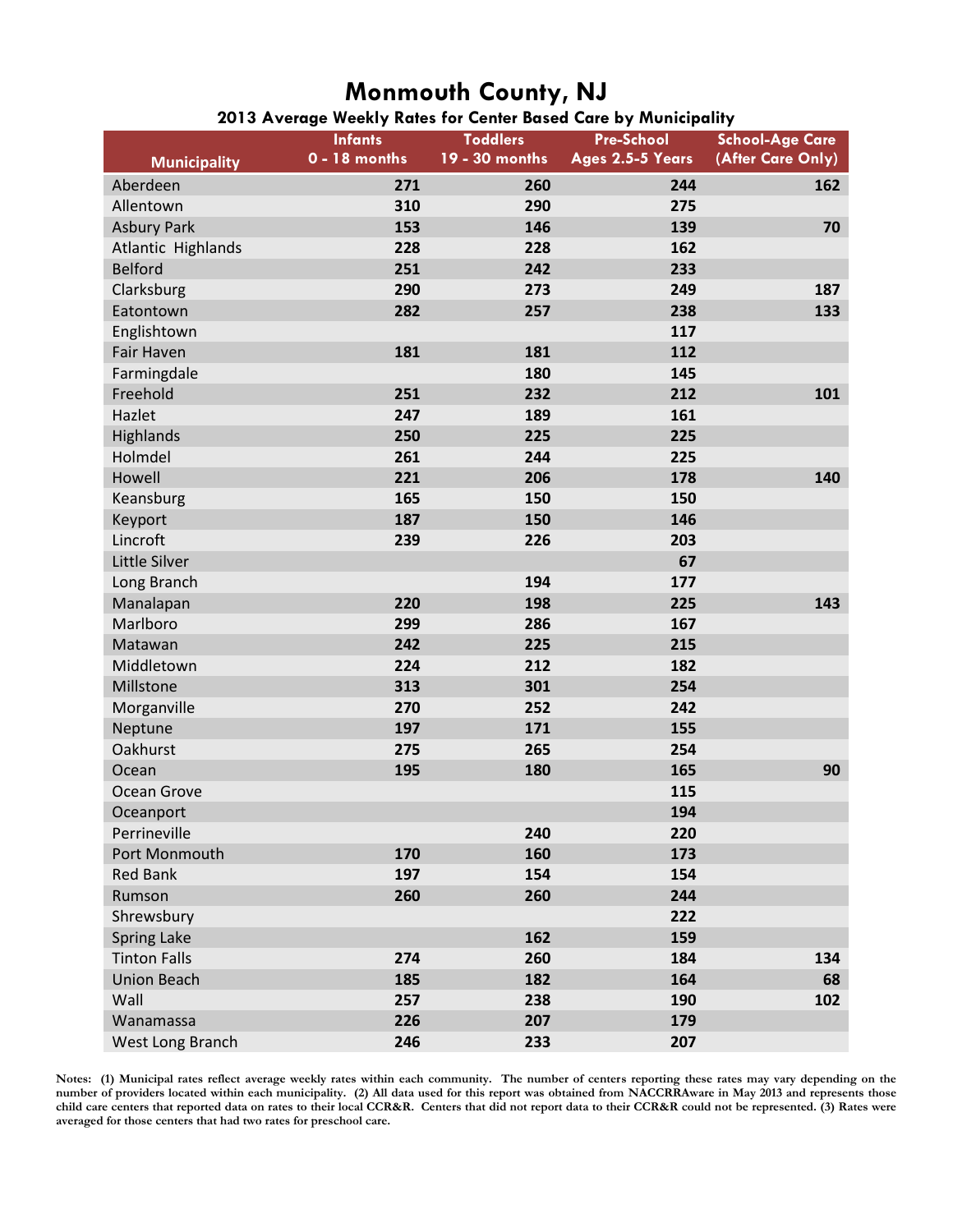**2013 County Market Rates for Center Based Care**

| <b>Monmouth County</b>    | <b>Infants</b>  | <b>Toddlers</b>  | <b>Pre-School</b> | <b>School-Age Care</b> |
|---------------------------|-----------------|------------------|-------------------|------------------------|
|                           | $0 - 18$ months | $19 - 30$ months | Ages 2.5-5 Years  | (After Care Only)      |
| <b>County Market Rate</b> | \$278.00        | \$258.00         | \$226.00          | \$149.00               |

The market rate is the 75th percentile of full-time rates charged by licensed child care providers in the market area. The "market rate" represents the amount a family will need to be financially able to enroll their child in three out of four providers in the market area. One quarter of the providers in the market area charge more than the "market rate" and three quarters charge less. Federal Child Care and Development Fund rules require that child care subsidy rates must be sufficient "to ensure equal access" and allow parents freedom of choice in selecting a provider. The preamble to the CCDF Final Rule suggests as a benchmark that rates that are established at least at the 75th percentile "would be regarded as providing equal access."



**Shortfall Between Rates and Child Care Subsidy for Child Care Centers**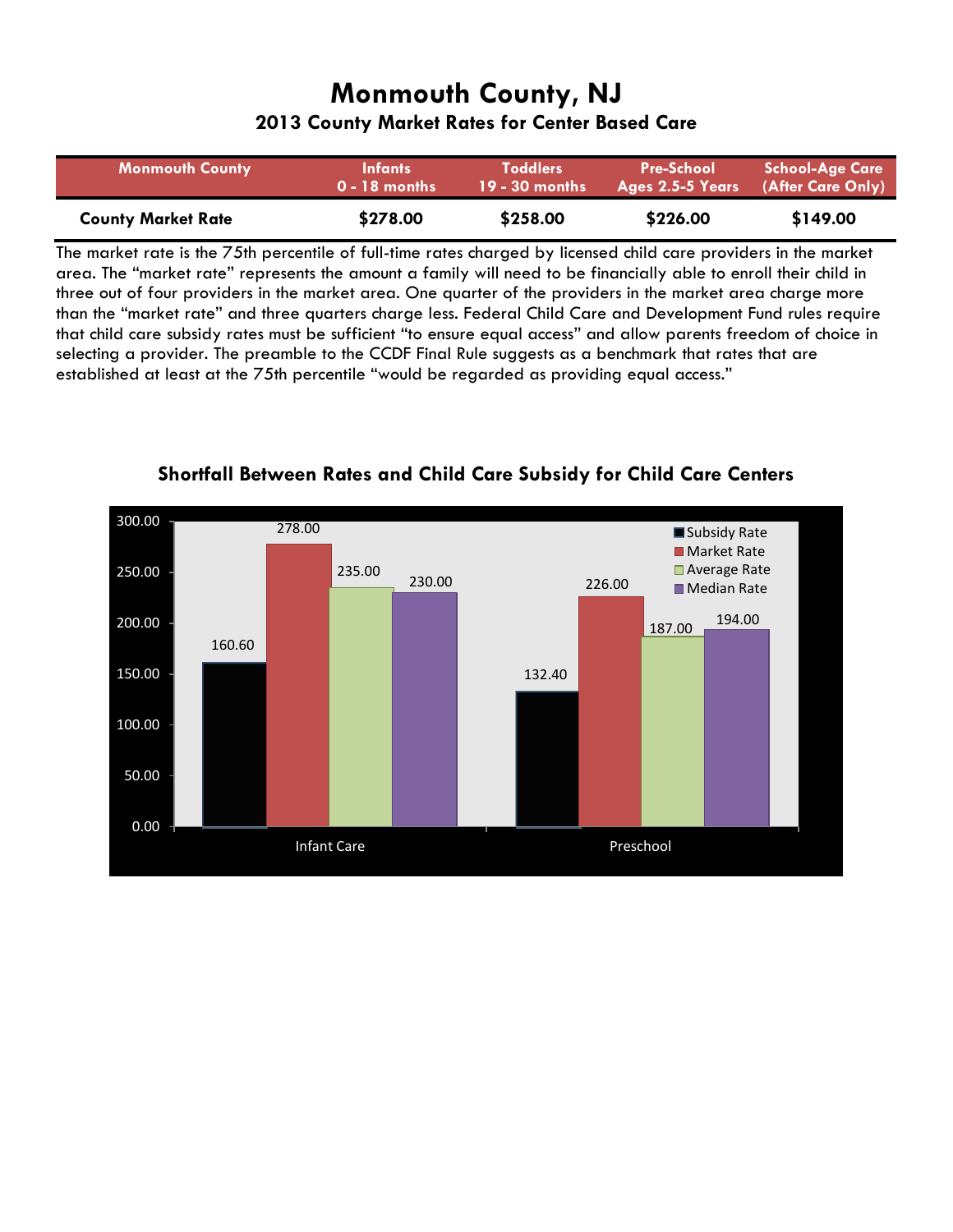**2013 Annual Costs for Family Child Care**

|                            | <b>Infants</b> | Toddlers | 0 - 18 months 19 - 30 months Ages 2.5-5 Years (After Care Only) | Pre-School School-Age Care* |
|----------------------------|----------------|----------|-----------------------------------------------------------------|-----------------------------|
| <b>Monmouth County</b>     | \$8,008        | \$7,592  | \$7,176                                                         | \$4,816                     |
| <b>State of New Jersey</b> | \$8,699        | \$8,434  | \$7,790                                                         | \$3,268                     |

 **\*Annual cost for school-age child care is based on 43 weeks per year.**

| 2013 Average Weekly Rates for Family Child Care |                                   |                                   |                                |                                             |  |  |
|-------------------------------------------------|-----------------------------------|-----------------------------------|--------------------------------|---------------------------------------------|--|--|
| <b>Monmouth County</b>                          | <b>Infants</b><br>$0 - 18$ months | <b>Toddlers</b><br>19 - 30 months | Pre-School<br>Ages 2.5-5 Years | <b>School-Age Care</b><br>(After Care Only) |  |  |
| <b>Highest Reported Rate</b>                    | \$230.00                          | \$230.00                          | \$275.00                       | \$225.00                                    |  |  |
| <b>Lowest Reported Rate</b>                     | \$100.00                          | \$85.00                           | \$70.00                        | \$45.00                                     |  |  |
| <b>Average Weekly Rate</b>                      | \$154.00                          | \$146.00                          | \$138.00                       | \$112.00                                    |  |  |
| <b>Average Weekly Rate NJ</b>                   | \$167.00                          | \$162.00                          | \$150.00                       | \$76.00                                     |  |  |
| <b>Median Weekly Rate</b>                       | \$151.00                          | \$151.00                          | \$119.00                       | \$119.00                                    |  |  |
| <b>Median Weekly Rate in NJ</b>                 | \$163.00                          | \$159.00                          | \$143.00                       | \$74.00                                     |  |  |
| # Municipalities Reporting                      | 20                                | 20                                | 20                             | 17                                          |  |  |
| # of Providers Reporting                        | 66                                | 64                                | 67                             | 37                                          |  |  |

The *mean* is the average of provider rates; when there are some extreme values, either very low or very high, the average will not be as typical of the overall distribution as the median. The *median* rate is the exact midpoint dividing the distribution in half or in other words it represents the 50th percentile. Half of the reported rates fall below the median and half are above the median rate.

#### **Cost of Child Care in a Family Child Care Home in Monmouth County as a Percentage of Income**

|                                            | <b>Female-headed Household Income</b> |                                         |                                                       | <b>Median 2 Parent Family</b><br><b>Household Income</b> |                                                 |                                                       |
|--------------------------------------------|---------------------------------------|-----------------------------------------|-------------------------------------------------------|----------------------------------------------------------|-------------------------------------------------|-------------------------------------------------------|
|                                            | Annual<br>Median<br><b>Income</b>     | 'Care as a .<br>Percentage<br>of Income | <b>Affordability</b><br>Ranking<br>(Least to<br>Most) | Annual<br><b>Median</b><br><b>Income</b>                 | Care as a<br>Percentag<br>e of<br><b>Income</b> | <b>Affordability</b><br>Ranking<br>(Least to<br>Most) |
| <b>Family Child Care for an Infant</b>     | \$32,363                              | 24.74%                                  | 17                                                    | \$103,445                                                | 7.74%                                           | <b>21</b>                                             |
| <b>Family Child Care for a Preschooler</b> | \$32,363                              | 22.173%                                 | 17                                                    | \$103,445                                                | 6.93%                                           | 20                                                    |

**\*The Affordability Ranking ranks each county in New Jersey from the least to most affordable for child care based on percentage of median income.**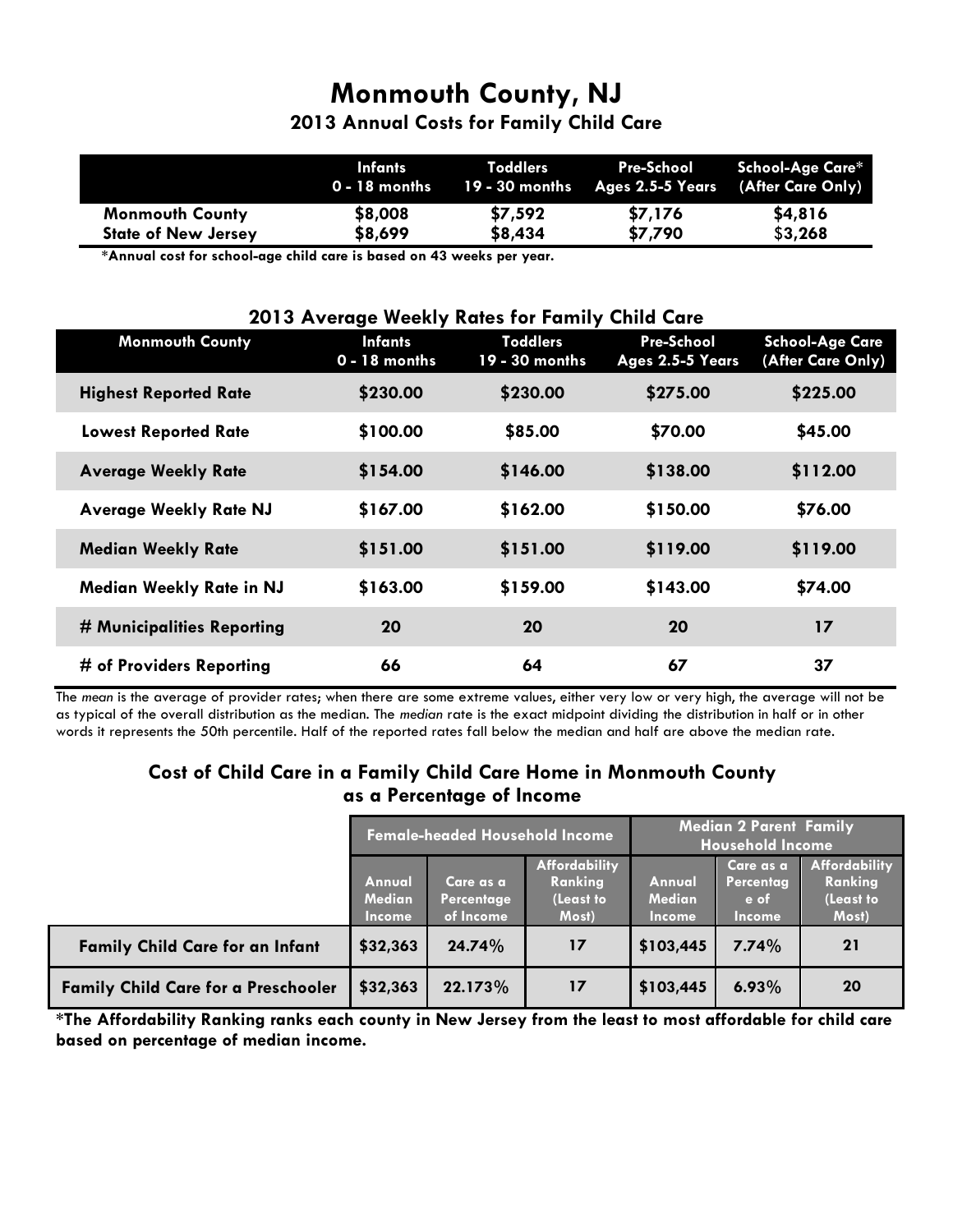|                           | - 9 - - - -<br>. , |                 |                   |                        |  |  |  |  |  |
|---------------------------|--------------------|-----------------|-------------------|------------------------|--|--|--|--|--|
|                           | <b>Infants</b>     | <b>Toddlers</b> | <b>Pre-School</b> | <b>School-Age Care</b> |  |  |  |  |  |
| <b>Municipality</b>       | $0 - 18$ months    | 19 - 30 months  | Ages 2.5-5 Years  | (After Care Only)      |  |  |  |  |  |
| Aberdeen                  | 205                | 205             | 205               |                        |  |  |  |  |  |
| <b>Asbury Park</b>        | 147                | 142             | 120               | 113                    |  |  |  |  |  |
| <b>Atlantic Highlands</b> | 110                | 100             | 90                | 65                     |  |  |  |  |  |
| <b>Bradley Beach</b>      | 175                | 175             | 175               | 75                     |  |  |  |  |  |
| Cliffwood                 | 200                | 200             | 225               | 168                    |  |  |  |  |  |
| Eatontown                 | 158                | 148             | 155               | 80                     |  |  |  |  |  |
| Fair Haven                | 175                | 175             | 175               | 175                    |  |  |  |  |  |
| Freehold                  | 213                | 213             | 205               | 200                    |  |  |  |  |  |
| <b>Highlands</b>          | 225                | 225             | 225               | 225                    |  |  |  |  |  |
| Howell                    | 180                | 150             | 125               | 80                     |  |  |  |  |  |
| Keansburg                 | 125                | 125             | 115               |                        |  |  |  |  |  |
| Keyport                   | 150                | 150             | 150               |                        |  |  |  |  |  |
| Leonardo                  | 150                | 100             | 90                | 85                     |  |  |  |  |  |
| Long Branch               | 150                | 151             | 140               | 152                    |  |  |  |  |  |
| Morganville               | 210                | 203             | 203               | 85                     |  |  |  |  |  |
| Neptune                   | 142                | 130             | 120               | 92                     |  |  |  |  |  |
| Ocean Grove               | 120                | 120             | 115               | 85                     |  |  |  |  |  |
| Ocean Township            | 175                | 148             | 130               | 140                    |  |  |  |  |  |
| <b>Tinton Falls</b>       | 153                | 143             | 135               | 50                     |  |  |  |  |  |
| <b>Union Beach</b>        | 158                | 153             | 137               | 138                    |  |  |  |  |  |

### **Monmouth County, NJ 2013 Average Weekly Rates for Family Child Care by Municipality**

**Notes: (1) Municipal rates reflect average weekly rates within each community. The number of homes reporting these rates may vary depending on the number of providers located within each municipality. (2) All data used for this report was obtained from NACCRRAware in May 2013 and represents those family child care home that reported data on rates to their local CCR&R. Homes that did not report data to their CCR&R could not be represented.** 

#### **2013 County Market Rates for Family Child Care**

| <b>Monmouth County</b>    | <b>Infants</b>  | <b>Toddlers</b>  | <b>Pre-School</b> | <b>School-Age Care</b> |
|---------------------------|-----------------|------------------|-------------------|------------------------|
|                           | $0 - 18$ months | $19 - 30$ months | Ages 2.5-5 Years  | (After Care Only)      |
| <b>County Market Rate</b> | \$175.00        | \$175.00         | \$155.00          | \$150.00               |

The market rate is the 75th percentile of full-time rates charged by licensed child care providers in the market area. The "market rate" represents the amount a family will need to be financially able to enroll their child in three out of four providers in the market area. One quarter of the providers in the market area charge more than the "market rate" and three quarters charge less. Federal Child Care and Development Fund rules require that child care subsidy rates must be sufficient "to ensure equal access" and allow parents freedom of choice in selecting a provider.



#### **Shortfall Between Rates and Child Care Subsidy for Family Child Care Homes**